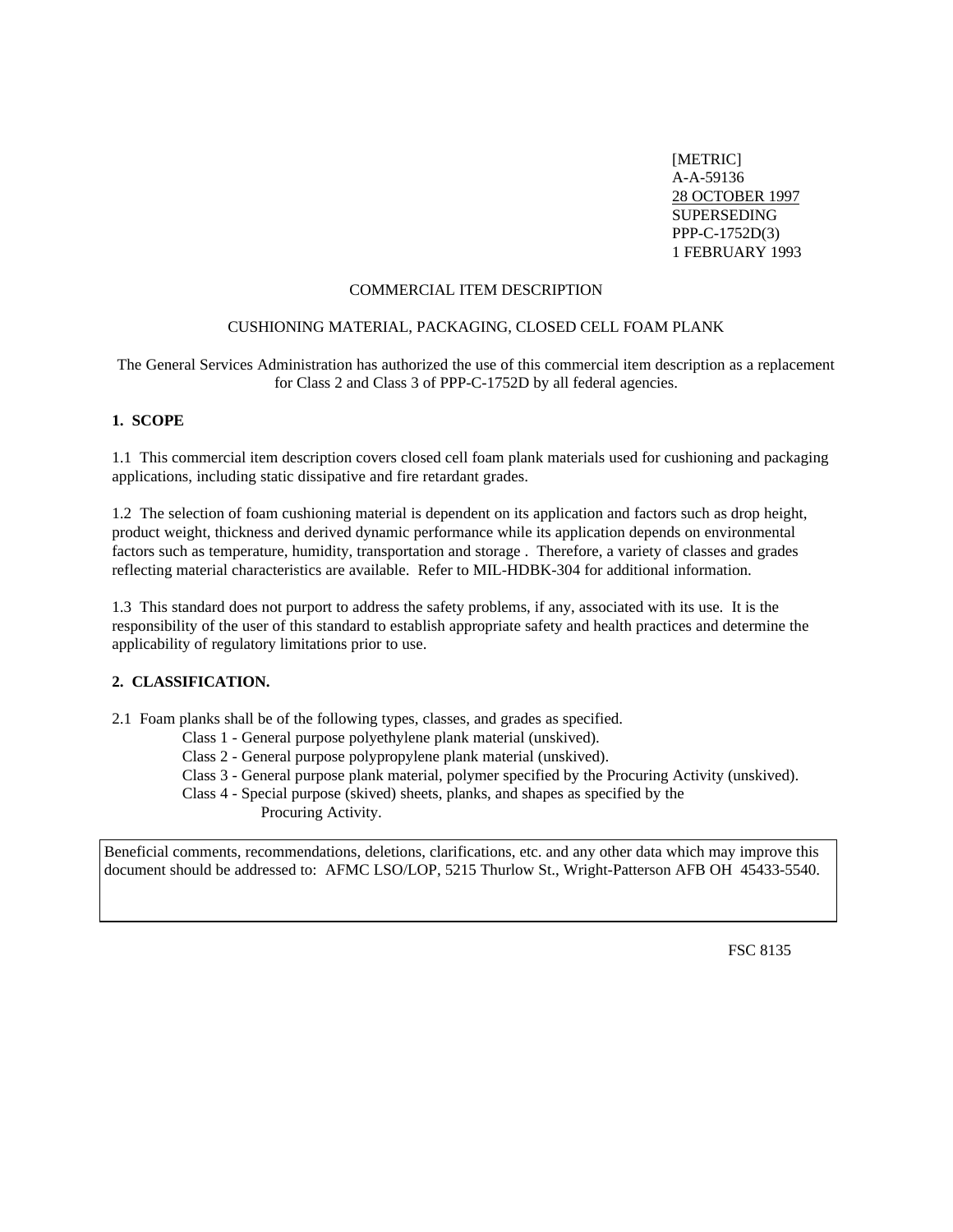Grade A - Standard. Grade B - Static dissipative. Grade C - Fire retardant (See 3.5). Grade D - Static dissipative and Fire retardant (See 3.5).

Type I - 14 Kg Constant Compression Creep, See 3.10

Type III - 21 Kg Constant Compression Creep, See 3.10

Type IV - 25 Kg Constant Compression Creep, See 3.10

Type V - 37 Kg Constant Compression Creep, See 3.10

## **3. SALIENT CHARACTERISTICS**

3.1 Terminology - General definitions for packaging and distribution environments are found in Terminology ASTM D 996.

3.2 Materials: The foam material supplied under this specification shall be suitable to protect items from hazards encountered during handling and shipping at temperatures between -54°C (-65°F) and 70°C (158°F).

3.3 Form *-* Material shall be furnished in the forms specified.

3.3.1 Plank Material (Class 1, 2 and 3) - Pieces of material which have a rectangular horizontal cross section and a nominal thickness of more than 13 mm.

3.3.2 Special Shapes (Class 4 only*)* - Extruded, fabricated, and molded shapes, rounds, die cuts, and all other pieces of polyethylene foam which meet the dimensional tolerances of 3.9. Die cuts may consist of a single layer or several layers of cushioning material laminated together to reach the specified material thickness.

3.4 Static Dissipative Material (Grades B and D) -Static dissipative material shall conform to all requirements for the specified type (See 5.4.3), while continuing to meet the requirements of 3.2.

3.4.1 Electrostatic Decay Time *-* The average decay time, when tested as specified in 5.4.3.1, shall be less than 2.0 seconds

3.4.2 Resistivity.

3.4.2.1 Surface Conductive Material - Surface resistivity, when tested as specified in 5.4.3.2, shall not be less than  $1.0 \times 10^5$  and not more than  $1.0 \times 10^{14}$  ohms per square.

3.5 Fire-Retardant Material (Grades C and D) *-* Fire retardant material shall conform to all the requirements specified by the Procuring Activity for the specified type and class. (See 7.2.1.8)

3.6 Dynamic Cushioning Properties (Types I, III, IV, and V) *-* The dynamic cushioning average points, when tested as specified in 5.6, shall lie entirely between the upper and lower limit curves of the applicable figure (Figures 1, 2, 3, and 4).

3.7 Density *-* The nominal density of the material when tested as specified in 5.4.2 shall be tested and reported. Unless otherwise specified the density will not be used to reject material.

Type I - 32 Kg/M<sup>3</sup> (2 PCF) Nominal Density Cushioning Material. Type III - 64 Kg/M³ (4 PCF) Nominal Density Cushioning Material. Type IV - 96 Kg/M³ (6 PCF) Nominal Density Cushioning Material. Type V - 144 Kg/M<sup>3</sup> (9 PCF) Nominal Density Cushioning Material.

3.8 Color. For visual identification purposes only.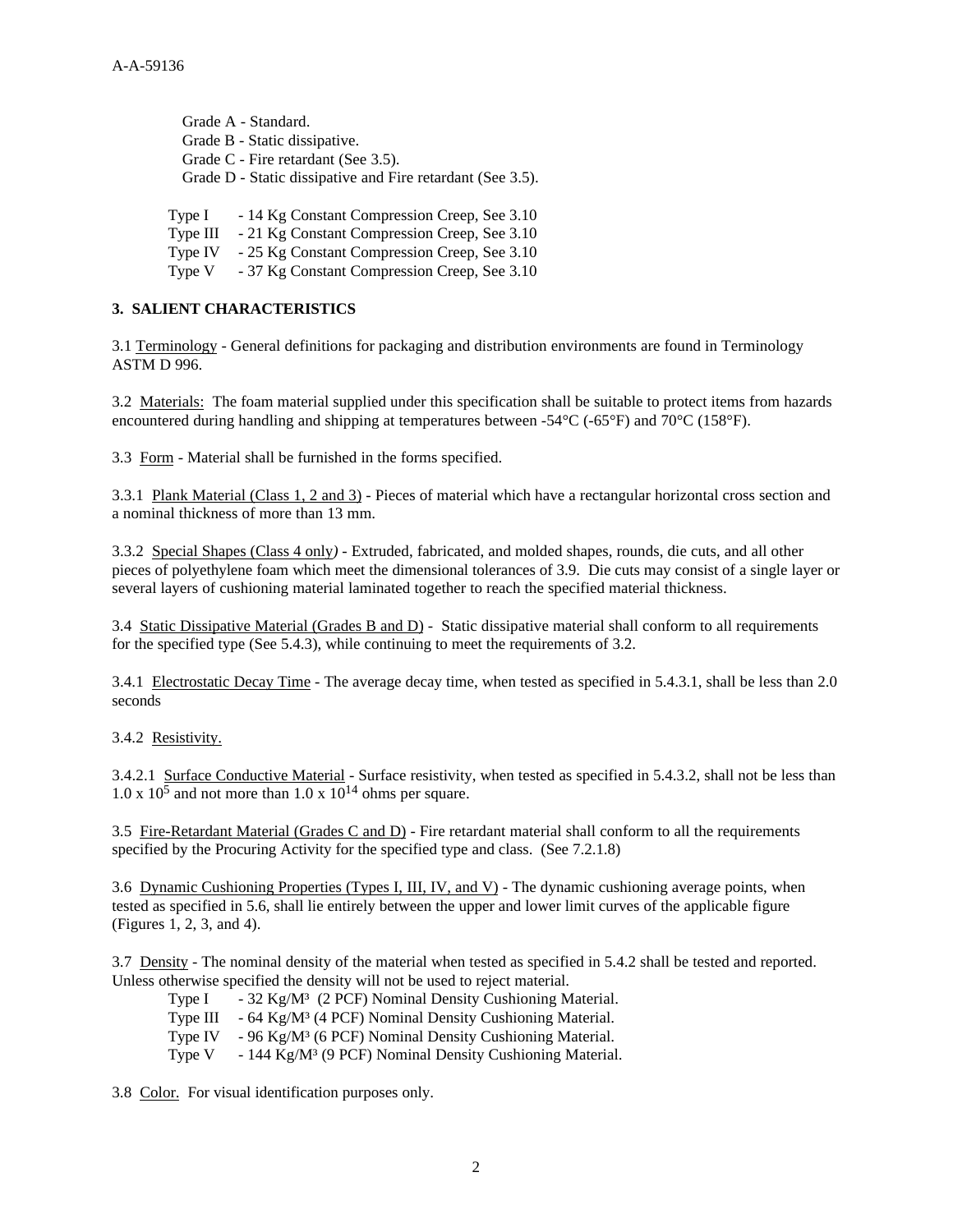- 3.8.1 Grade A *-* The color shall be white.
- 3.8.2 Grade BThe color shall be pink.
- 3.8.3 Grade C *-* The color shall be light brown.
- 3.8.4 Grade D *-* The color shall be blue-grey.

3.9 Dimensional Tolerances -Unless otherwise specified, the following tolerances apply (5.4.1):

| <b>CLASS</b>                               | LENGTH $(\% )$ | WIDTH $(\% )$ | <b>THICKNESS</b> |  |  |
|--------------------------------------------|----------------|---------------|------------------|--|--|
| <b>GENERAL PURPOSE PLANK</b>               |                |               |                  |  |  |
| 1.2.3                                      | $+6, -0$       | $+8. -0$      | $+20\%$ , -5 %   |  |  |
| SPECIAL PURPOSE SHEETS, PLANKS, AND SHAPES |                |               |                  |  |  |
|                                            | ∔რ. -Ω         |               | $\pm$ 2 mm.      |  |  |

3.10 Constant Compression Creep - The average creep shall be not greater than 10 percent of the initial thickness after testing for 168 hours as specified in 5.5. Sample size 50mm x 100mm x 100mm. Use the applicable loads as follows:

| <b>Material Type</b> | <b>Static Load (Kg)</b> |
|----------------------|-------------------------|
|                      | 14                      |
|                      |                         |
|                      | 25                      |
|                      |                         |

### **4. REGULATORY REQUIREMENTS** - NONE

### **5. QUALITY ASSURANCE PROVISIONS.**

5.1 Contractor Certification. The contractor shall certify and maintain all records in accordance with the contract conditions and applicable Federal Acquisition Requirements (FAR) clauses.

5.1.1 First Article Wavier. First article inspection may be waived, by the Air Force Packaging Technology and Engineering Facility (AFPTEF) or the procuring activity, when the procuring activity or contract administrator has data or other evidence to indicate that prior successful first article inspection has been conducted. Only when the first article has been waived by the AFPTEF or procuring activity, may the contractor self-certify that the material will conform to the requirements of this CID.

5.1.2 First Article Inspection. First article inspection shall consist of all tests in this section and shall be performed by the contractor prior to production. First article inspection shall be performed on sample units produced using materials, equipment, and procedures which will be used in fulfilling the contract. First article approval is valid only on the contract on which it is granted , unless extended by the Government to other contracts. In case of dispute, the procuring activity shall require testing on contractor supplied material performed by either AFPTEF or an independent lab.

5.2 Market Acceptability. The following market acceptability criteria are necessary to document the quality of the product to be provided under this CID.

5.2.1 Manufacturer Purchase. The materials manufacturer shall furnish documents that the material being offered is a commercial product meeting the requirements of this CID. Such proof could be completed delivery orders filled for customers within the previous 12 months.

5.2.2 Purchase from a distributor. Distributor purchased products must meet the requirements stated above. Only one manufacturers' product shall be used to fulfill a single purchase order.

5.3 Test Conditions and Specimens.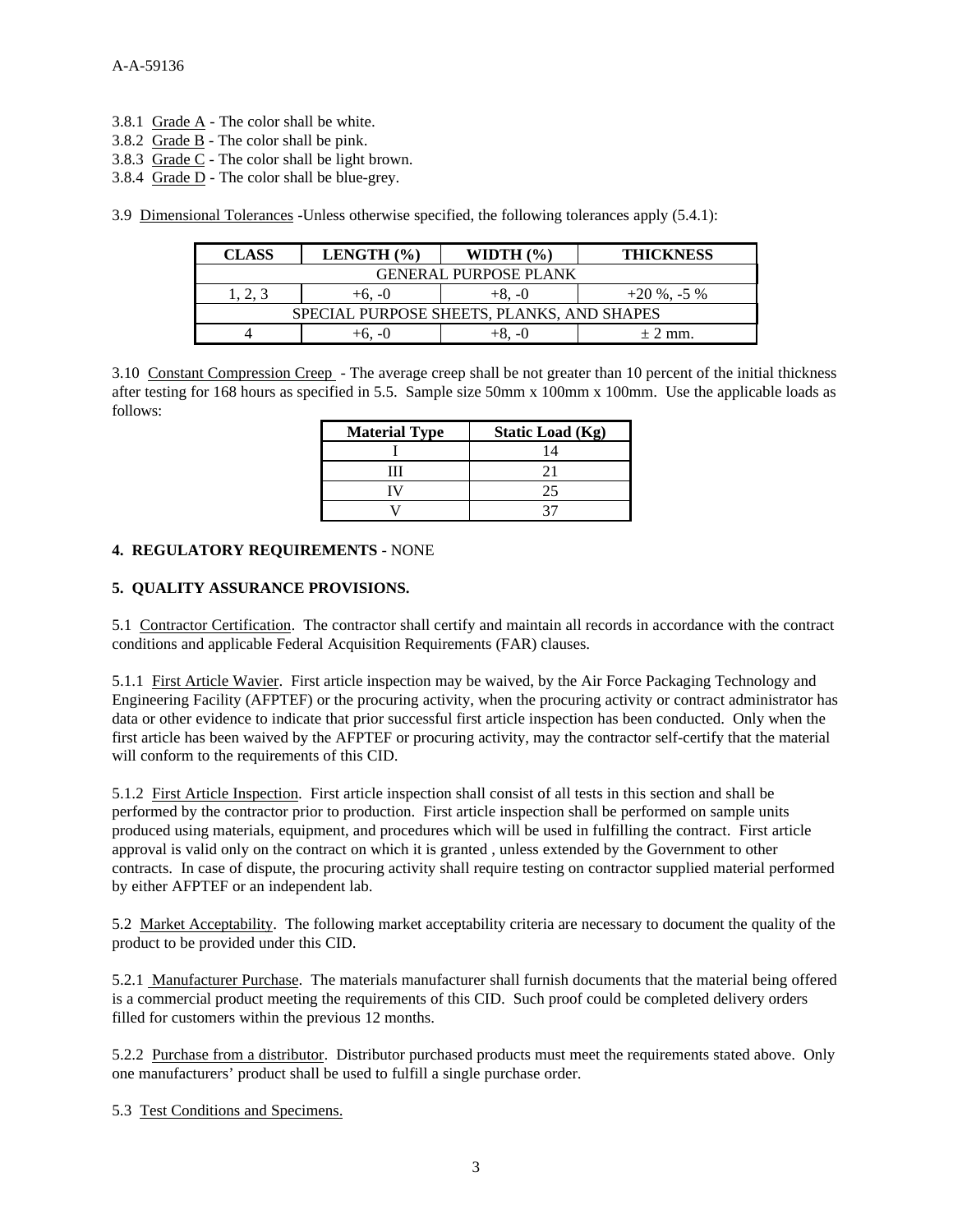5.3.1 Test Conditions - All measurements and tests, other than Static Dissipative Properties (which require 12% relative humidity (RH) conditioning), shall be conducted on specimens conditioned at  $23^{\circ} \pm 2^{\circ}$ C and  $50 \pm 5$ percent RH for at least 16 hours or until the difference between 2 successive weighings conducted at 1 hour intervals is less than 1 percent of the average weight.

5.3.2 Test Specimens - Test specimens shall be taken from the end item whenever possible. If test specimens cannot be prepared from the end item, they shall be prepared from the same lot of material used to make the end item.

5.4 Tests - The contractor shall comply with all contractual test compliance and reporting requirements.

5.4.1 Dimensions *-* The dimensions shall be measured and reported in accordance with ASTM D 3575.

5.4.2 Density *-* (See 3.7) The density of the material shall be determined in accordance with ASTM D 3575, Suffix W, Method A. Report results numerically to the nearest 1.0 Kg/M<sup>3</sup>. Unless otherwise specified the density will not be used to reject material.

5.4.3 Static Dissipative Properties (Grades B and D only).

5.4.3.1 Electrostatic Decay Time *-* The electrostatic decay time shall be determined in accordance with EIA Standard 541, Appendix F. Report results numerically to the nearest 0.1 second.

5.4.3.2 Resistivity *-* The surface resistivity shall be determined in accordance with EIA Standard 541, Section 4.3. Report Results numerically to 3 significant figures.

5.5 Constant Compression Creep - The creep properties of the cushioning material shall be determined in accordance with ASTM D3575, suffix BB, using the static load specified in 3.10.

5.6 Dynamic Cushioning *-* Figures 1, 2, 3, and 4 define the dynamic cushioning properties provided by 50 mm of material. These requirements are intended to ensure procurement of a consistently uniform product of a quality attainable by most of the industry. Figures 1, 2, 3, and 4 should be considered as quality assurance requirements only, not as design criteria. For design purposes, complete cushioning data in the form of peak acceleration versus static stress curves for specific drop heights can be obtained from other sources such as manufacturers data. (See 1.2)

5.6.1 Test Specimens - Test samples shall be  $50 \pm 2$  mm thick x 150mm x 150mm for Types I, III and IV and  $50 \pm 1$ 2 mm thick x 125mm x 125mm for Type V. Material less than 50 mm thick shall be plied up without the use of adhesive to produce a total thickness of  $50 \pm 2$  mm. Material more than 50 mm thick shall be cut or planed to a uniform thickness of 50 mm. Not less than 5 material samples shall be tested, each at a different static stress. See applicable Figure for recommended test points.

5.6.2 Dynamic Cushioning Determination: Dynamic cushioning (See 5.6) shall be determined in accordance with ASTM D1596. The impact velocity (based on drop height) shall be  $345.75 \pm 3.00$  cm per second. Record the average peak G of drops 2 through 5 to the nearest G as the average peak G value for the static stress applied.

5.6.3 Plot. Plot a best fit dynamic cushioning curve throughout the range covered by the applicable upper and lower limit curves of Figures 1, 2, 3, and 4 using a French curve, drawing spline, or by use of a mathematical curve fitting analysis. Report results as either pass on the basis of all averaged points falling between the upper and lower limits, or fail.

**6. PACKAGING.** Preservation, packaging, and marking shall be as specified in the contract or order**.**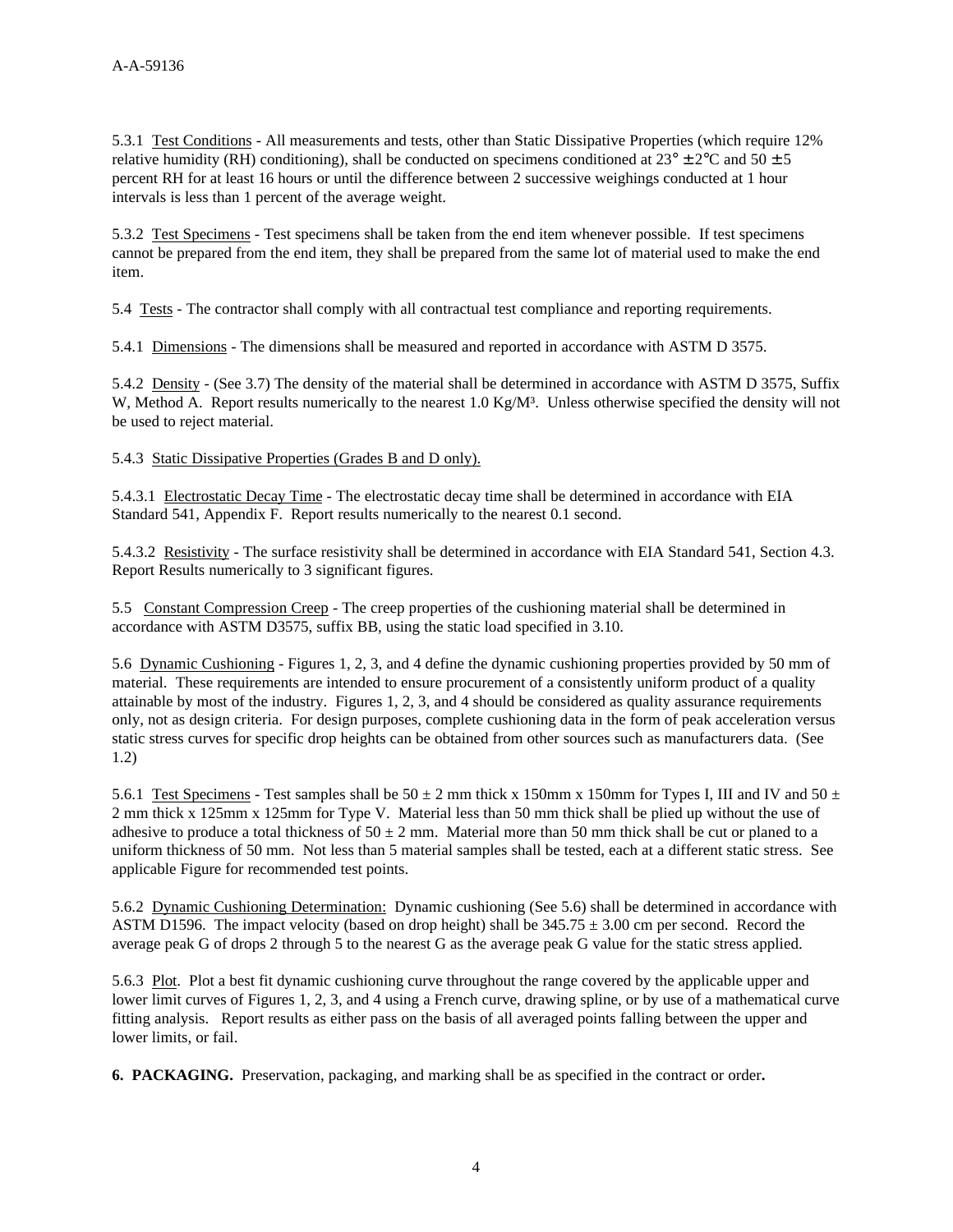### **7. NOTES.**

7.1 Metric conversions to English units should be made using international conversion standards. For quick reference use 2.54 cm = 1 in,  $16 \text{ Kg/M}^3 = 1 \text{ lb/ft}^3$  (PCF),  $0.07 \text{ Kg/cm}^2 = 1 \text{ lb/in}^2$  (PSI).

7.2 Part Identification Number (PIN). The following part identification numbering procedure is for Government purposes and does not constitute a requirement for the contractor.

This example describes a part numbering system for CID A-A-59136 Example of reference part number:

**AA59136 - 1 I A**

### **Class 1 - General purpose polyethylene plank material (unskived).**

Class 2 - General purpose polypropylene plank material (unskived).

Class 3 - General purpose plank material, polymer specified by the Procuring Activity (unskived).

Class 4 - Special purpose (skived) sheets, planks, and shapes as specified by the Procuring Activity.

### **Type I - 14 Kg Constant Compression Creep, See 3.10**

Type III - 21 Kg Constant Compression Creep, See 3.10

Type IV - 25 Kg Constant Compression Creep, See 3.10

Type V - 37 Kg Constant Compression Creep, See 3.10

### **Grade A - Standard.**

Grade B - Static dissipative. Grade C - Fire retardant (See 3.5). Grade D - Static dissipative and Fire retardant (See 3.5).

Note: **Bold Text** refers to the reference part number.

7.2.1 Additional Ordering Data - In addition to the part number the purchaser may include the following information in procurement documents:

- 7.2.1.1 Contact Corrosivity (Ref. Fed-Std-101, Method 3005, Cleaning per ASTM D3330)
- 7.2.1.2 Dimensional tolerances for special purpose sheets, planks, and shapes.
- 7.2.1.3 Special Color (see 3.8)
- 7.2.1.4 Compression Set (Ref. ASTM D3575, Suffix B, Maximum of 25% set typical value)
- 7.2.1.5 Flexibility (Procuring activity must define test)
- 7.2.1.6 Thermal Stability (Ref. ASTM D3575, Suffix S, dimensional change not greater than 2% typical value)
- 7.2.1.7 Flammable Blowing Agent Content (Procuring activity must define test to determine Lower Explosive
- Limit (LEL), typical value is 50%). (Ref. NIPHLE 97T-002)
- 7.2.1.8 Fire Retardancy (Procuring activity must define test)
- 7.2.1.9 Compressive Strength (Ref. ASTM D3575, Suffix D) Typical values follow:

| <b>Material Type</b> | Compressive Range - $Kg/cm2 x 10-2 (PSI)$ |
|----------------------|-------------------------------------------|
|                      | $0.28 - 0.84$ (4-12)                      |
|                      | $0.85 - 1.4$ (13-20)                      |
|                      | $1.41 - 3.5$ (21-50)                      |
|                      | $3.51 - 7.0$ $(51-100)$                   |

7.2.1.10 Water Absorption (Ref. ASTM D3575, Suffix L, 0.1 pound per square foot typical value)

7.3 Intended Use - The material covered by this specification is intended primarily for use in cushioning and packaging applications satisfying MIL-STD-2073 and ASTM D3951 to protect items from environmental hazards such as shock, vibration, concentrated forces, and abrasion during handling and shipping. Grade B materials also protect items from the buildup or retention of electrostatic potential. Grade C materials have been treated to retard their burning rate. Grade D materials have been treated to satisfy both Grade B and C requirements.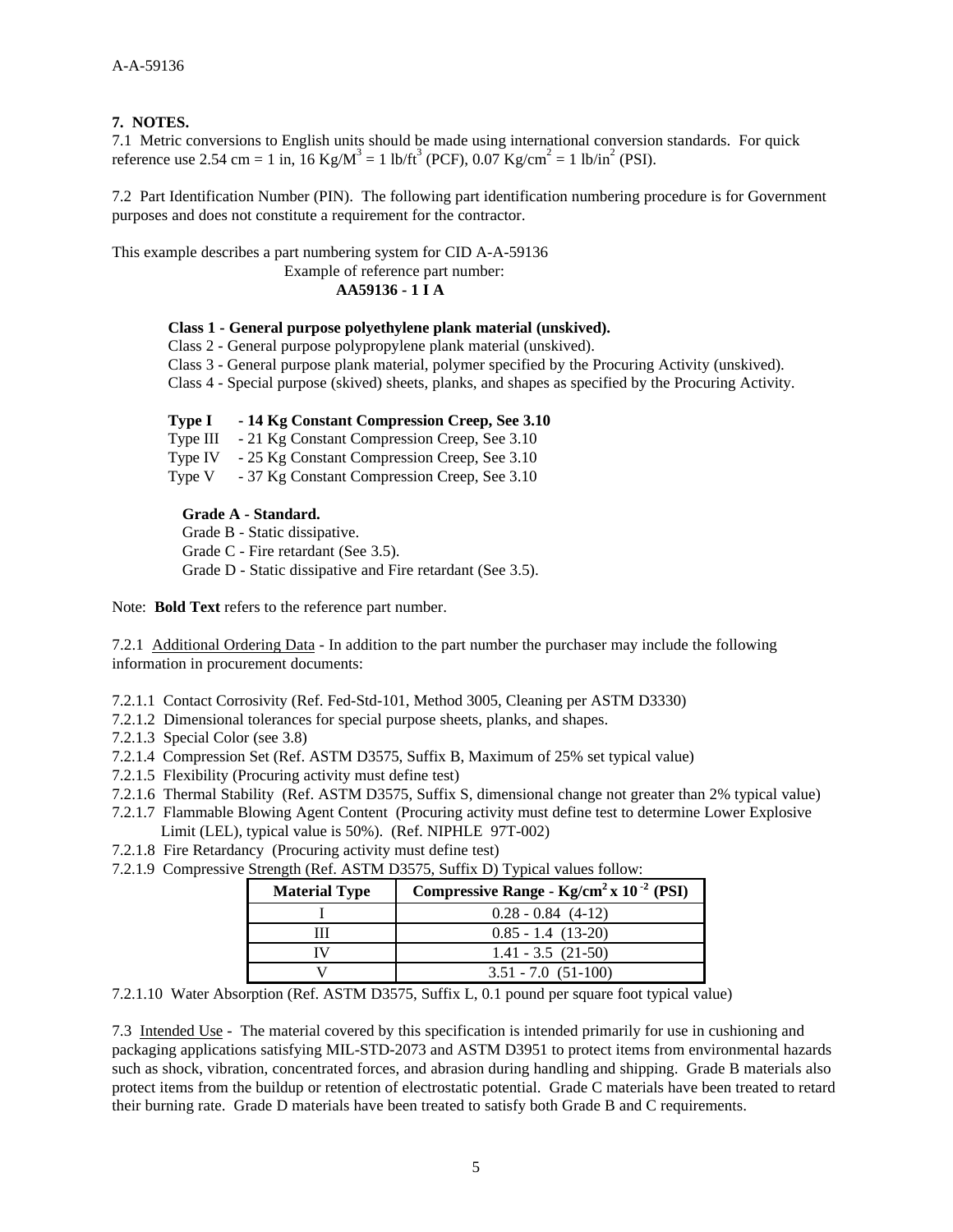## 7.4 Test Equipment Calibration

7.4.1 Test Equipment Calibration for Dynamic Cushioning - The Air Force Packaging Technology and Engineering Facility (AFPTEF), AFMC LSO/LOP, 5215 Thurlow St, Wright-Patterson AFB, Ohio 45433-5540, is responsible for verifying performance of this test equipment and maintaining a List of Facilities with Calibrated Testing Equipment for Government use. Manufacturers and suppliers are urged to arrange to have the performance of their test equipment verified well in advance of any required material conformance testing. Information on this verification/calibration process for Government procurement may be obtained from this facility.

7.4.2 Other Test Equipment Calibration - All equipment used to perform the test requirements specified herein shall be calibrated to the manufacturers' specification. Calibration certification shall be verifiable and provided upon request.

### 7.5 KEYWORDS

polyethylene, polypropylene, sheet, plank, fire retardant, static dissipative, foam, cushioning.

### 7.6 REFERENCED DOCUMENTS

7.6.1 ASTM Standards*:* ASTM Standards are available from the American Society for Testing and Materials, 100 Barr Harbor Drive, West Conshohocken, PA 19428-2959.

- D 996 Terminology of Packaging and Distribution Environments
- D 1596 Test Method for Shock Absorbing Characteristics of Package Cushioning Materials
- D 3575 Test Methods for Flexible Cellular Materials Made from Olefin Polymers
- D 3951 Standard Practice for Commercial Packaging

### 7.6.2 EIA STANDARDS:

EIA 541 Packaging Material Standards for ESD Sensitive Items

EIA Standards are available from ANSI/EIA American National Standards Institute 11 West 42nd Street, 13th Floor, New York, NY 10036

### 7.6.3 NIPHLE Documents:

NIPHLE 97T-002 Methodology for Measuring Residual Hydrocarbon Blowing Agent in Extruded Polyethylene Foam

NIPHLE Documents are available from NIPHLE 6902 Lyle Street, Lanham MD 20706-3454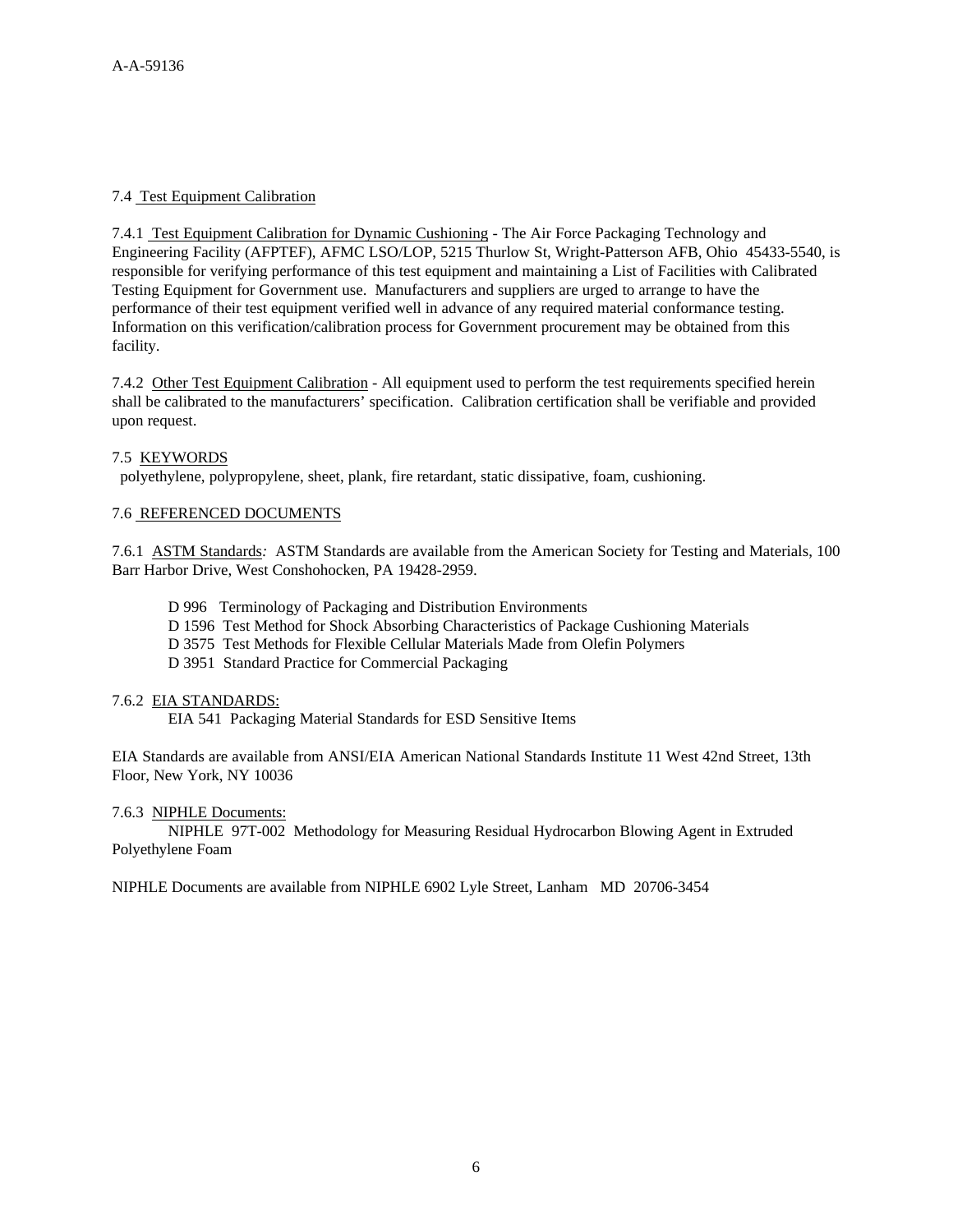7.6.4 Government Documents: Copies of federal and military specifications, standards and handbooks are available from the Standardization Documents Order Desk, 700 Robbins Ave., Building 4D, Philadelphia PA 19111-5094.)

MIL-HDBK-304 Package Cushioning Design MIL-STD-2073 Standard Practice for Military Packaging

7.7 Cross Reference from PPP-C-1752D: Use the following Cross Reference chart for converting requirements from the superseded PPP-C-1752 Federal Specification to this document.

| PPP-C-1752 Designation | <b>CID</b> Designation |
|------------------------|------------------------|
| Class 1                | CID A-A-59135 (Sheet)  |
| Class 2                | Class $1, 2$ or $3$    |
| Class 3                | Class 4                |
| Grade A                | Grade A                |
| Grade B                | Grade B                |
| Grade C                | Grade C                |
| Grade D                | Grade D                |
| Type I                 | Type I                 |
| Type III               | Type III               |
| Type IV                | Type IV                |
| Type V                 | Type V                 |
| Type VII               | CID A-A-59135 (Sheet)  |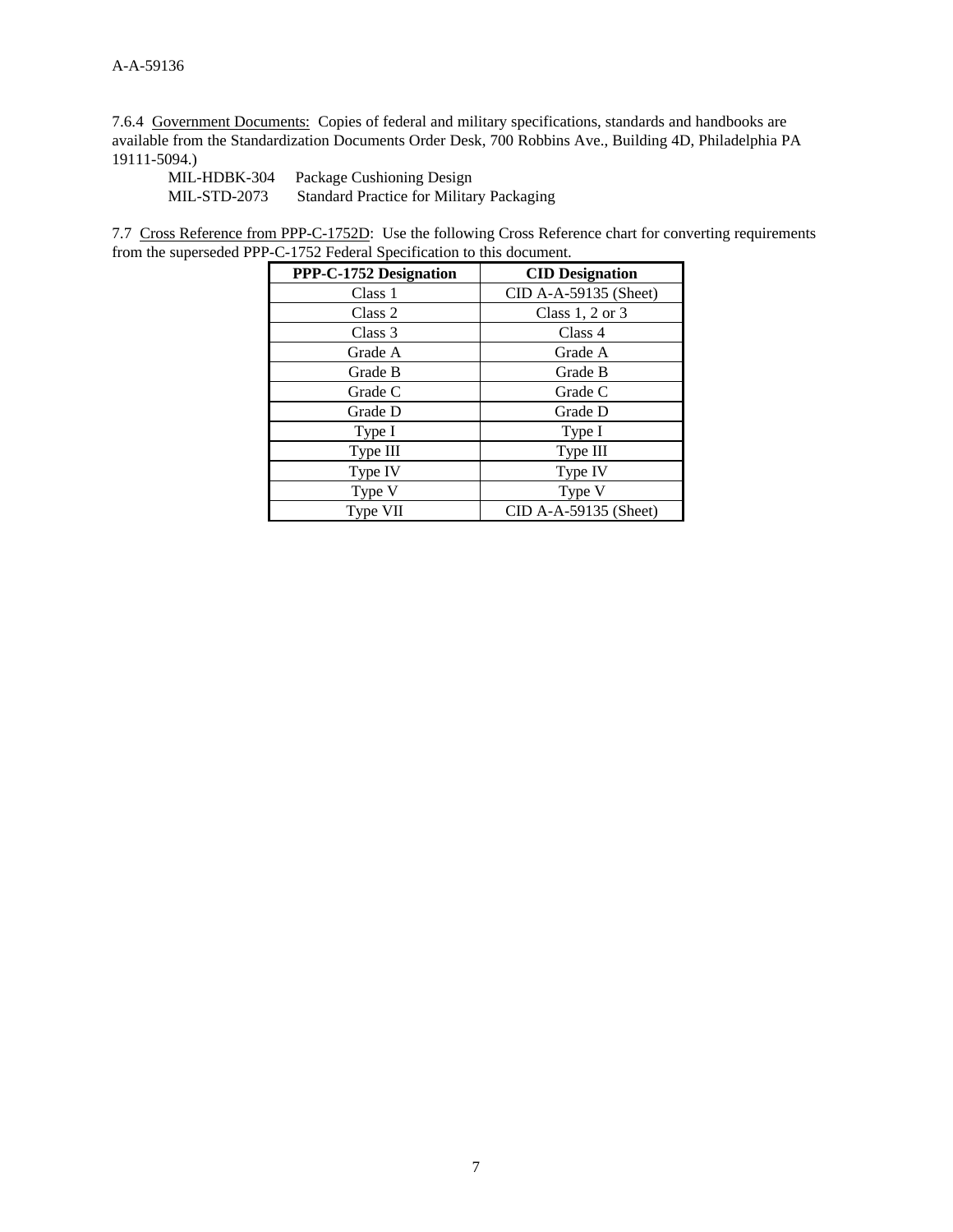

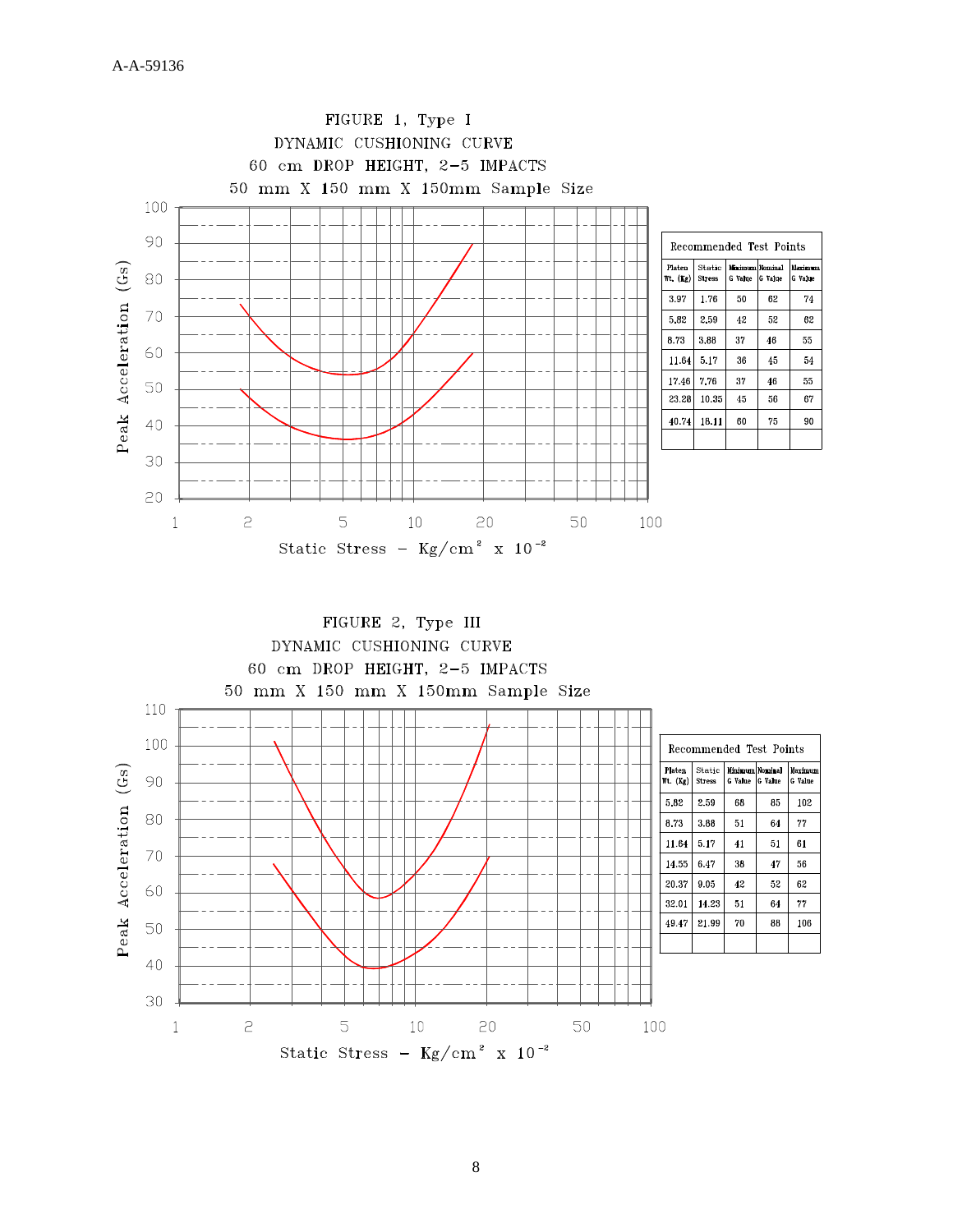